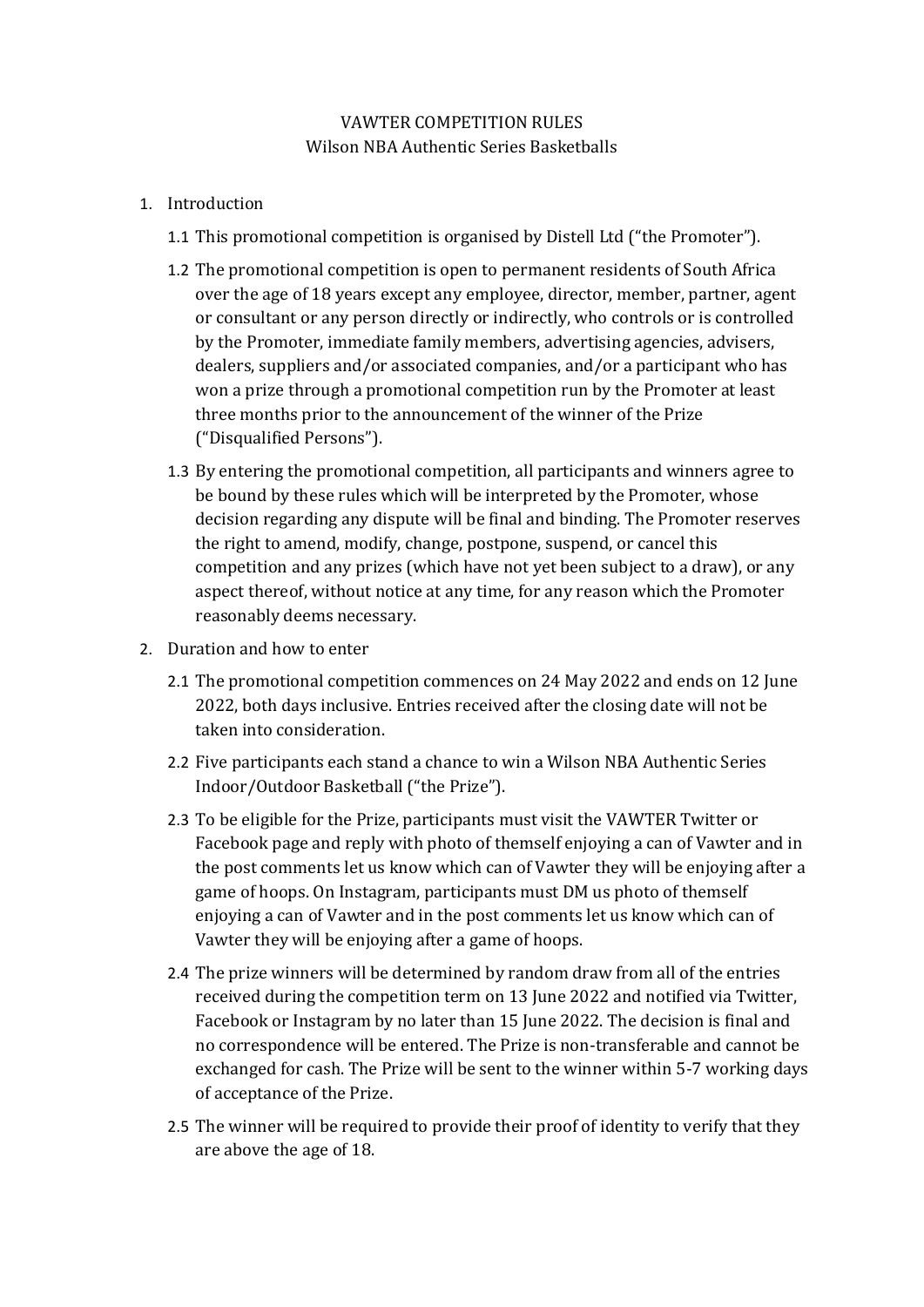- 2.6 If the potential winners do not claim the Prize or submit the required information on or before 20 June 2022, the potential winners will be deemed to have rejected the Prize and it shall revert back to the Promoter.
- 2.7 No applications from agents, third parties, organised groups or applications automatically generated by computer will be accepted. No incomplete or corrupted entries will be accepted. Entries will only be accepted if they comply with all entry instructions.
- 2.8 Winners grant permission for the Promoters to use their names and photographs in any advertising and promotional material for this competition. Winners may ask that their names be removed or refuse to take part in any publicity. Participants will not receive any payment for taking part in the competition or taking part in any media format related to it.
- 2.9 Responsibility is not accepted for entries lost, damaged, or delayed because of any network, computer hardware or software failure of any kind. Proof of sending will not be accepted as proof of receipt.
- 2.10 All participants and the winners, as the case may be, indemnify the Promoter, its advertising agencies, advisers, nominated agents, suppliers, its affiliates and/or associated companies against any and all claims of any nature whatsoever arising out of and/or from their participation in any way howsoever in this promotional competition (including, as a result of any act or omission, whether as a result of negligence, misrepresentation, misconduct or otherwise on the part of the Promoter) and/or use of the prize.
- 2.11 Under the Consumer Protection Act (CPA), the Promoter must keep records of all the people used to promote the Promotional Competition. The Promoter (or one of our subcontractors or affiliates) will keep this agreement for three years to serve as the record as required by the CPA.
- 3. Social media platforms
	- 3.1 This promotional competition is in no way sponsored, endorsed, or administered by, or associated with WhatsApp, Facebook, Instagram or any other social media platform or any other social media platform that may be used to promote the competition. Participants acknowledge that they are providing information to the Promoter and its agents only and not to WhatsApp, Facebook, Instagram, or any other social media platform.
	- 3.2 All participants in this promotional competition release WhatsApp, Facebook, Instagram, and all other social media platforms of all liabilities for and claims arising out of or in connection, including any damage you may suffer with this competition and these terms and conditions.
	- 3.3 A copy of the competition rules is available at [https://www.facebook.com/vawterseltzer](https://www.facebook.com/vawterseltzer/?__cft__%5B0%5D=AZXOw_xFvmBPtv4UlHm4yqbvym5DbNJ5roUZRz-fP9Ak6dFaXLgnQGcV8pUuaqzD14FSsyzzTXISiTulrSPkek3nvYUenb8jrRjSLxyd0NF7zZArOUuDbLc2BOm63REORl89gFlaTvyAfpmq8JnzLAZL6oQ25JtIdlh-KU7gYEBsUbvYSKB1cIfyYNKewEMMjgE&__tn__=kK-R)
- 4. Dispute resolution